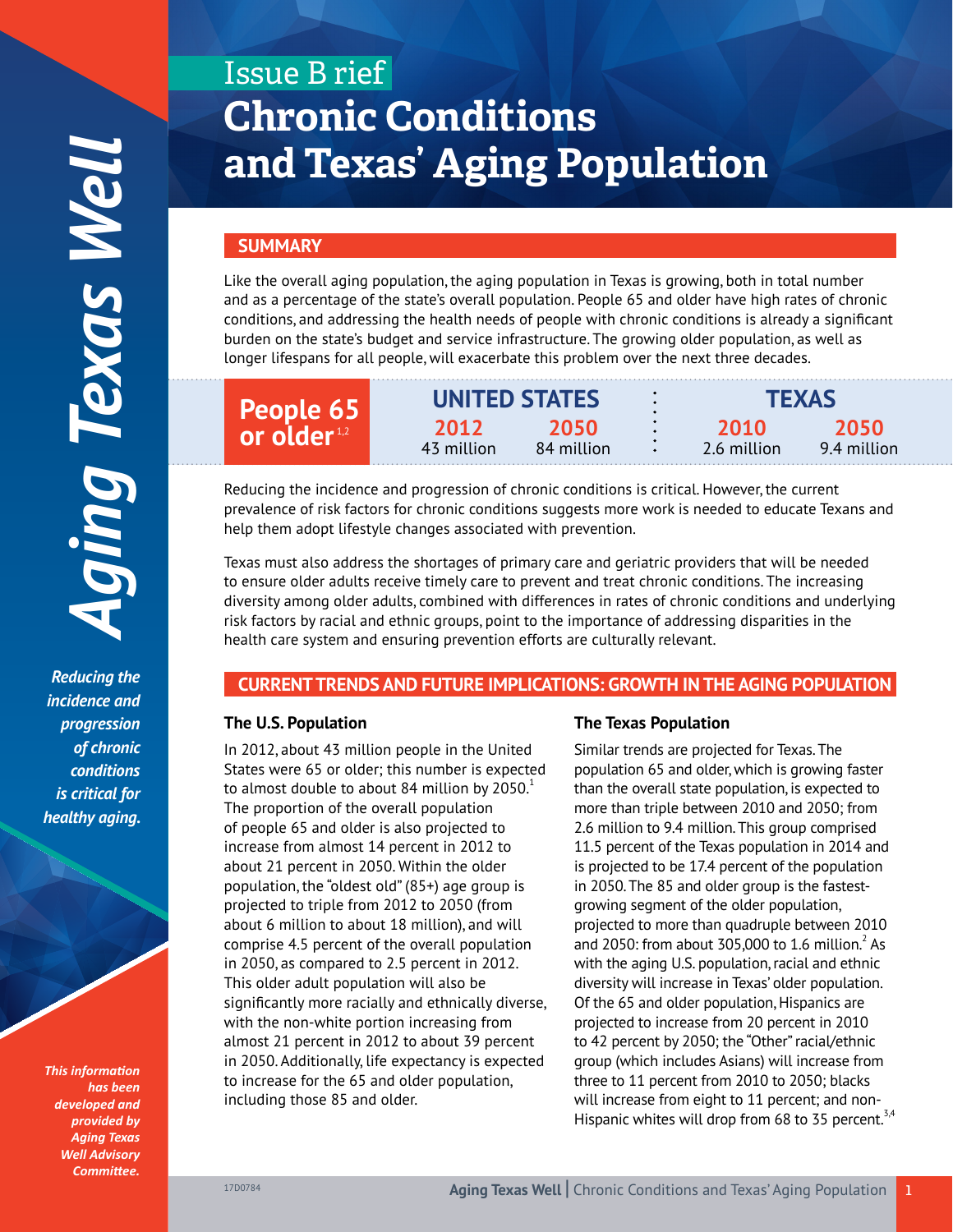# **HIGH PREVALENCE AND COSTS OF CHRONIC CONDITIONS**

The older population has a high prevalence of chronic conditions, which may be physical (such as heart disease, chronic obstructive pulmonary disease and diabetes) or mental and cognitive (such as depression, mental illness and dementia). Chronic conditions increase the risk for death and contribute to poor functioning, frailty and disability. $^5$  Chronic conditions are also a major driver of health care spending, accounting for 75 percent of annual health care expenditures in the state. $6$ 

In 2014, 18.4 percent of Texans 65 and older had heart disease, 12 percent had COPD, 28.5 percent had some type of cancer, and 25 percent had diabetes. $^7$  Heart disease, cancer and COPD were the top three causes of death in Texas in 2013, with stroke and diabetes fifth and seventh, respectively. $^8$ 

## *Nationally, over*

*of older adults have at least one chronic condition, and 77 percent have two or more.9*



In Texas, about 40 percent of Medicare beneficiaries age 65 and older have four or more chronic conditions.<sup>10</sup> Multiple chronic conditions further increase risks, compromise function and complicate treatment.

## **HIGH PREVALENCE OF AND DIFFICULTY ADDRESSING RISK FACTORS**

Older Texans have a high prevalence of multiple risk factors for chronic conditions. In 2007, 58 percent of Texans age 65 and older had high blood pressure, and almost 55 percent had high cholesterol. $^8$  In 2014, almost 70 percent of Texans in that age group were overweight or obese, and 7.4 percent smoked cigarettes.<sup>7</sup> In 2016, the Texas House Public Health Committee found that reducing smoking and obesity offers the greatest opportunity to reduce rates of preventable disease. While tobacco use in Texas is declining, it is still a significant cause of preventable conditions and mortality. Additionally, obesity rates continue to rise, with obesity among Texas adults doubling between 1995 and 2010. $^6$ 

Some risk factors for chronic physical health conditions are outside our control, but lifestyle choices play a key role in preventing and slowing the progression of chronic conditions. For example, high blood pressure, high cholesterol and overweight/obesity — which underlie many chronic physical health conditions — can be affected by healthy eating and physical activity. Tobacco use is another lifestyle-driven risk factor. However, healthy habits can be a challenge to adopt and consistently maintain, even for those who are educated about their importance. Several studies have shown that many of the largest drivers of health-care costs fall outside of clinical care.<sup>11</sup> By one estimate, 20 percent of health is shaped by clinical care (access and quality), 40 percent by social and economic determinants, 30 percent by behavior, and 10 percent by physical environment. The social and economic factors are not only the largest single predictor of health outcomes, but also strongly influence health behaviors, which are the second greatest contributor to health.<sup>12</sup>

# **ISSUES WITH TEXAS PROVIDER AVAILABILITY**

Timely access to primary care is important to addressing chronic disease. This includes early detection and treatment, as well as timely referral to appropriate specialists. People with multiple chronic conditions (a group that drives a significant portion of health expenditures) are less likely to delay needed care and visit the emergency room when they have good access to care.<sup>13</sup> Texas has a shortage of primary care providers, which is projected to worsen as the population grows. In addition to an overall shortage, Texas also faces a geographic distribution issue, with three out of every four counties designated as whole or partial Primary Care Health Professional Shortage Areas.<sup>14</sup>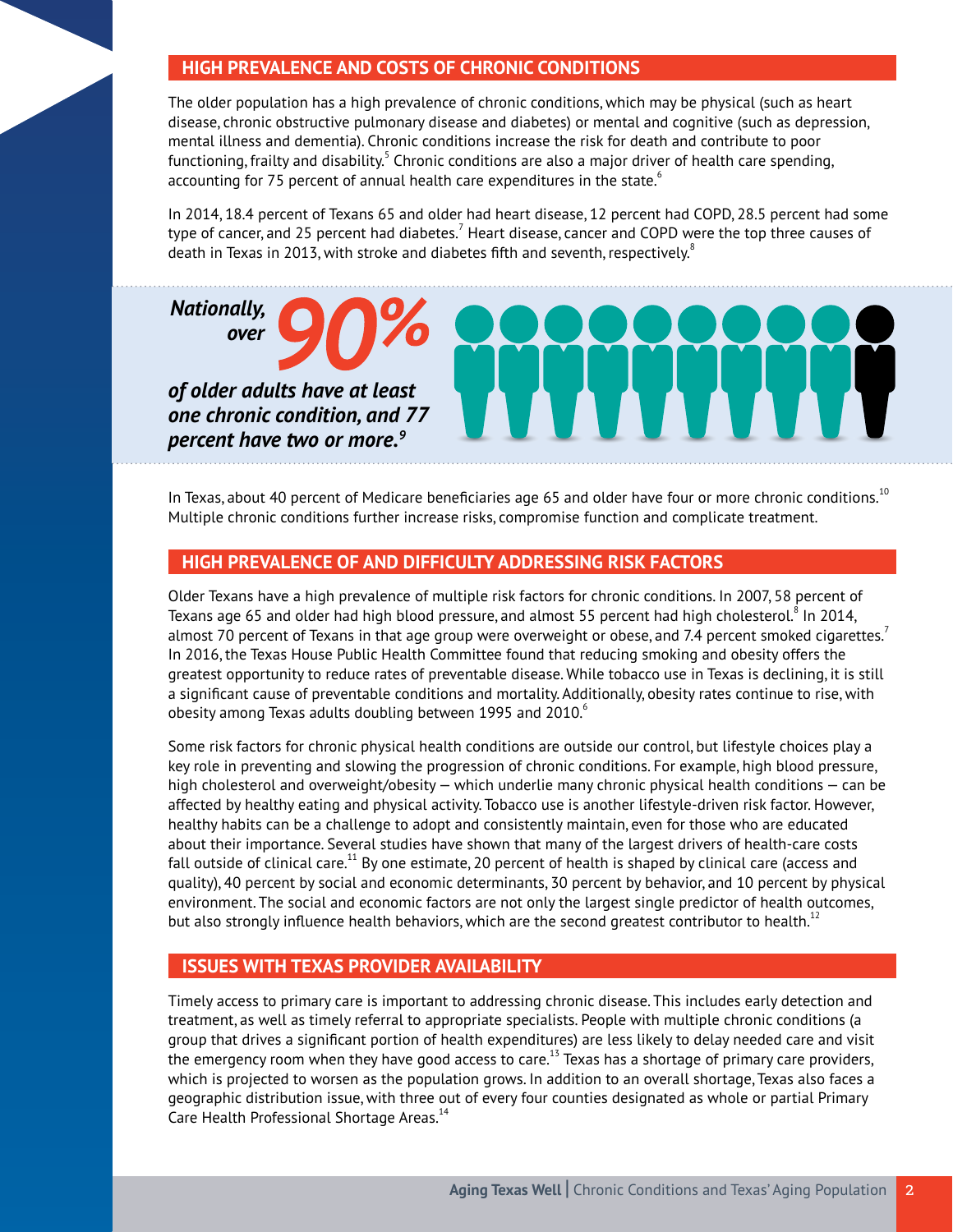Although the state has tried to increase the number of primary care physicians, and Texas medical school enrollment grew by almost a third from 2002-11, the number of primary care residency slots has not kept pace. This is important because only half of Texas medical school graduates who leave the state for a residency eventually return to practice, while more than 80 percent who complete their residency in Texas remain in the state to practice. Additionally, the racial and ethnic distribution of the primary care provider supply differs greatly from that of the population.<sup>15</sup> This is relevant as evidence suggests "race-concordant" (same race) provider-patient relationships result in better communication, greater patient satisfaction and patients who are more likely to follow provider recommendations and adhere to treatment regimens.<sup>16</sup> Patients with multiple chronic conditions are less likely to delay needed care and visit the emergency room when they have good communication with their provider.<sup>13</sup>

Another factor in addressing chronic disease in the aging population is access to appropriate geriatric specialty care, including geriatric psychiatrists. Texas currently has about 72 percent of the geriatricians needed to adequately meet current needs.<sup>10</sup> As with primary care providers, the geographic distribution of available geriatricians is uneven, with worse availability along the Texas-Mexico border as well as in counties without large health facilities.<sup>17</sup>

# **RECOMMENDATIONS**

- § Continue successful efforts to reduce tobacco usage (such as education and awareness campaigns and local smoking bans); increase support for programs that help smokers quit smoking; and make tobacco-cessation products more accessible.<sup>6</sup>
- § Increase education about healthy habits that prevent or minimize progression of chronic conditions, including individualized selfmanagement education for both those with risk factors and those diagnosed with chronic conditions.
- § Optimize the physical, social and cultural environments within which people make choices that affect their health, such as by promoting healthier foods in school and workplace cafeterias and by creating opportunities for physical activity.<sup>18</sup>
- **Improve access to primary and geriatric care** by increasing the number of primary care and geriatric residency slots available in Texas. Recruit more primary care physicians and geriatricians to practice in Texas, particularly in underserved areas, through medical education loan repayment and other incentives. $14$
- **Address racial and ethnic disparities by** increasing the diversity of the physician workforce (and thus patient choice of raceconcordant relationships) through increased minority recruitment for medical school and residency slots, as well as loan repayment and other physician-recruitment strategies.
- **Improve the availability of professional** interpreter services for patients with limited English proficiency.
- **Improve provider education about racial and ethnic** disparities and strategies for addressing them.
- § Promote the Texas Healthy Communities Program to help communities assess their environments; implement changes in local environmental and policy infrastructure; adopt priority public health practices to reduce risk factors for chronic diseases; and honor cities that advance best practices for preventing and controlling heart disease, stroke and other chronic diseases.<sup>19</sup>
- **Use medication therapy management to** optimize therapeutic outcomes for patients.<sup>20</sup> Medication therapy management describes a broad range of health care services provided by pharmacists, the medication experts on the health-care team. Use pharmacists to educate consumers at the point of sale, which helps extend the reach of the primary care physician between appointments, improves compliance with the medication regimen, and prevents drug complications or negative interactions between multiple medications that could lead to further problems.